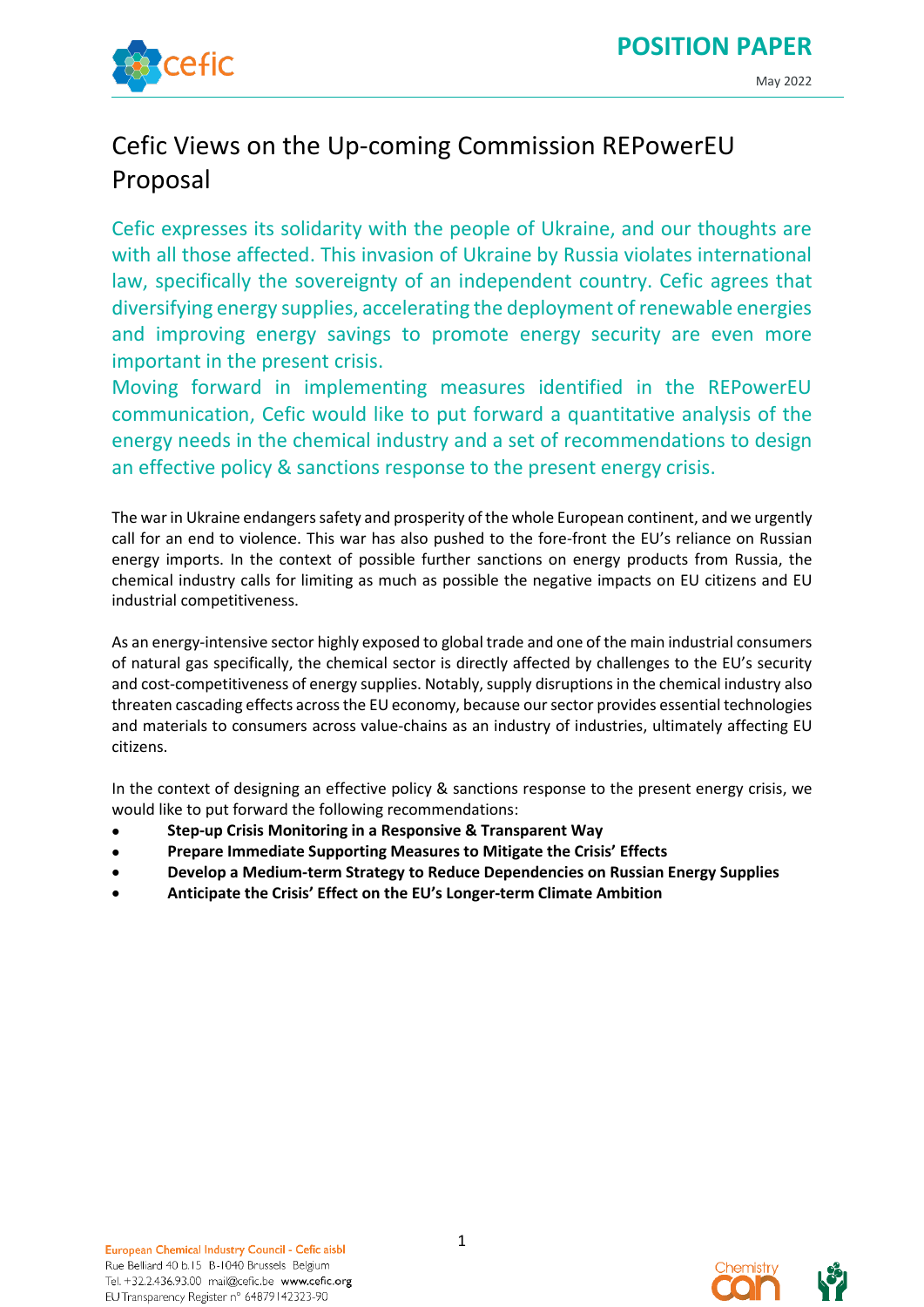## **POSITION PAPER**



#### May 2022

#### **1. Energy Use in the Chemical Industry – Quantitative Analysis**

Policy making needs to be data driven to be effective. In this spirit, the policy recommendations put forward in this paper are informed by the chemical sector's unique role as an industrial consumer of energy products.



Source: Eurostat – Supply, Transformation, and Consumption – Commodity Balances, EU27<sup>1</sup>

Oil-products, particularly oil-derived naphtha, represent the most important input to the chemical industry's processes, followed by natural gas. The chemical industry consumes natural **gas both for energy purposes and as a feedstock,** namely in ammonia, methanol, and hydrogen production. **Naphtha, meanwhile, is principally consumed as feedstock** for the production of petrochemicals such as Ethylene, Propylene and aromatic hydrocarbons.



**Natural Gas Final Energy & Non-Energy Consumption in Chemicals (2020, in PJ) Total: 1542 PJ**

Source: Eurostat – Supply, Transformation, and Consumption – Commodity Balances; Cefic's iC2050 Model, EU27



<sup>&</sup>lt;sup>1</sup> For context: Gross inland consumption of natural gas in the EU27 equates to 13689 PJ; gross inland consumption of oil products to 18303 PJ (2020, Eurostat – Complete Energy Balances)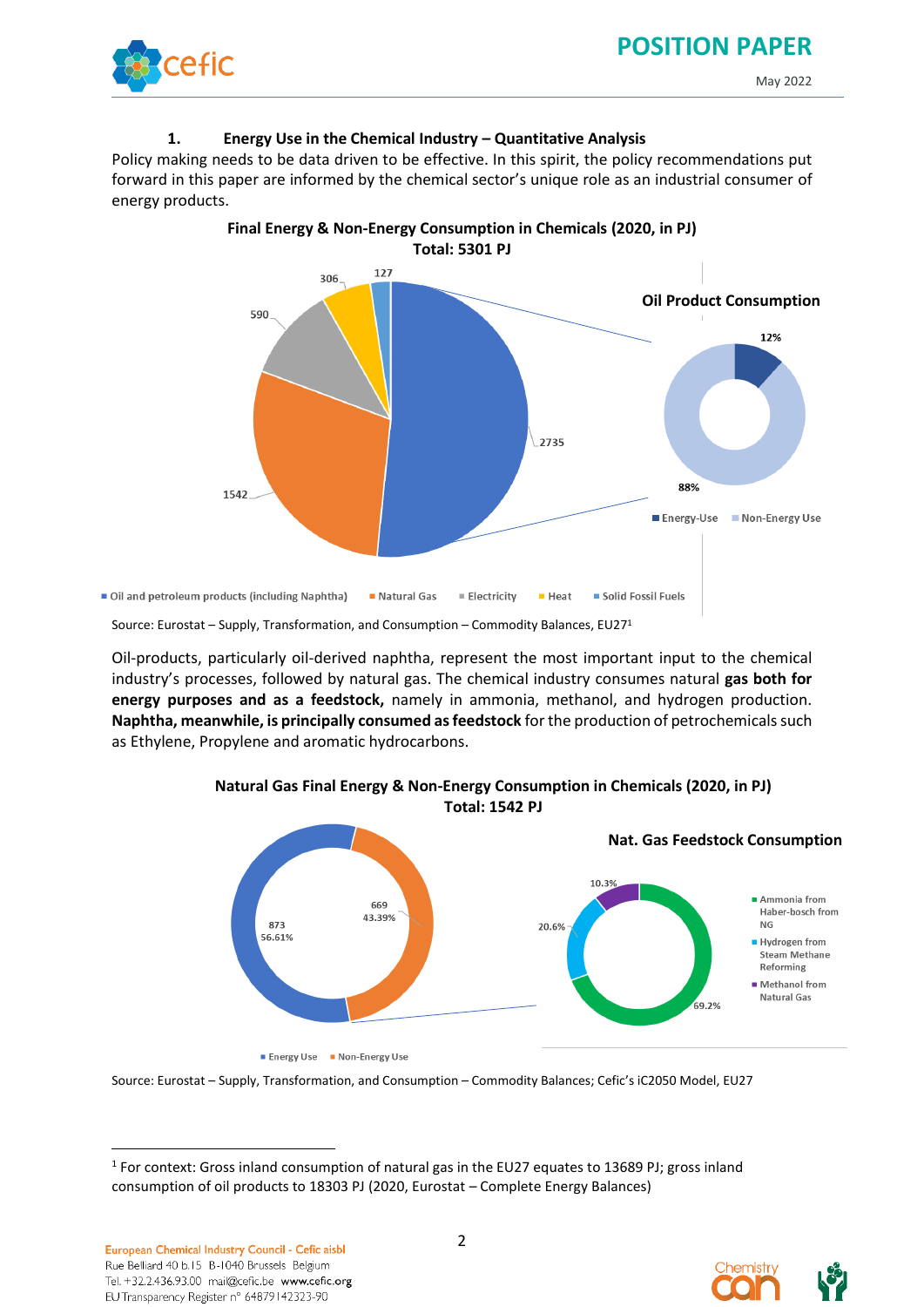## **POSITION PAPER**



May 2022

Whether used as a feedstock or energy carrier, their prevalence in the chemical sector mean that **both naphtha and natural gas are impossible** to replace in the near to mid-term. As such, supply disruptions would result in the curtailment of production in the chemical sector, cascading into curtailment of production across value-chains.



Note: Shares based on Gross Value Added

While the chemical industry as a whole is quite exposed to disruptions in its energy supply, the exposure of individual Member States to Russian imports, specifically of natural gas, varies.



Source: Eurostat – Supply, Transformation, and Consumption – Commodity Balances ; Imports of Natural Gas, 2020, EU27 Note: Eurostat figures rely on the accuracy of Member State reporting. On occasion, this may result in distortions in the data following Member State reporting practices

European Chemical Industry Council - Cefic aisbl Rue Belliard 40 b.15 B-1040 Brussels Belgium Tel. +32.2.436.93.00 mail@cefic.be www.cefic.org EU Transparency Register n° 64879142323-90

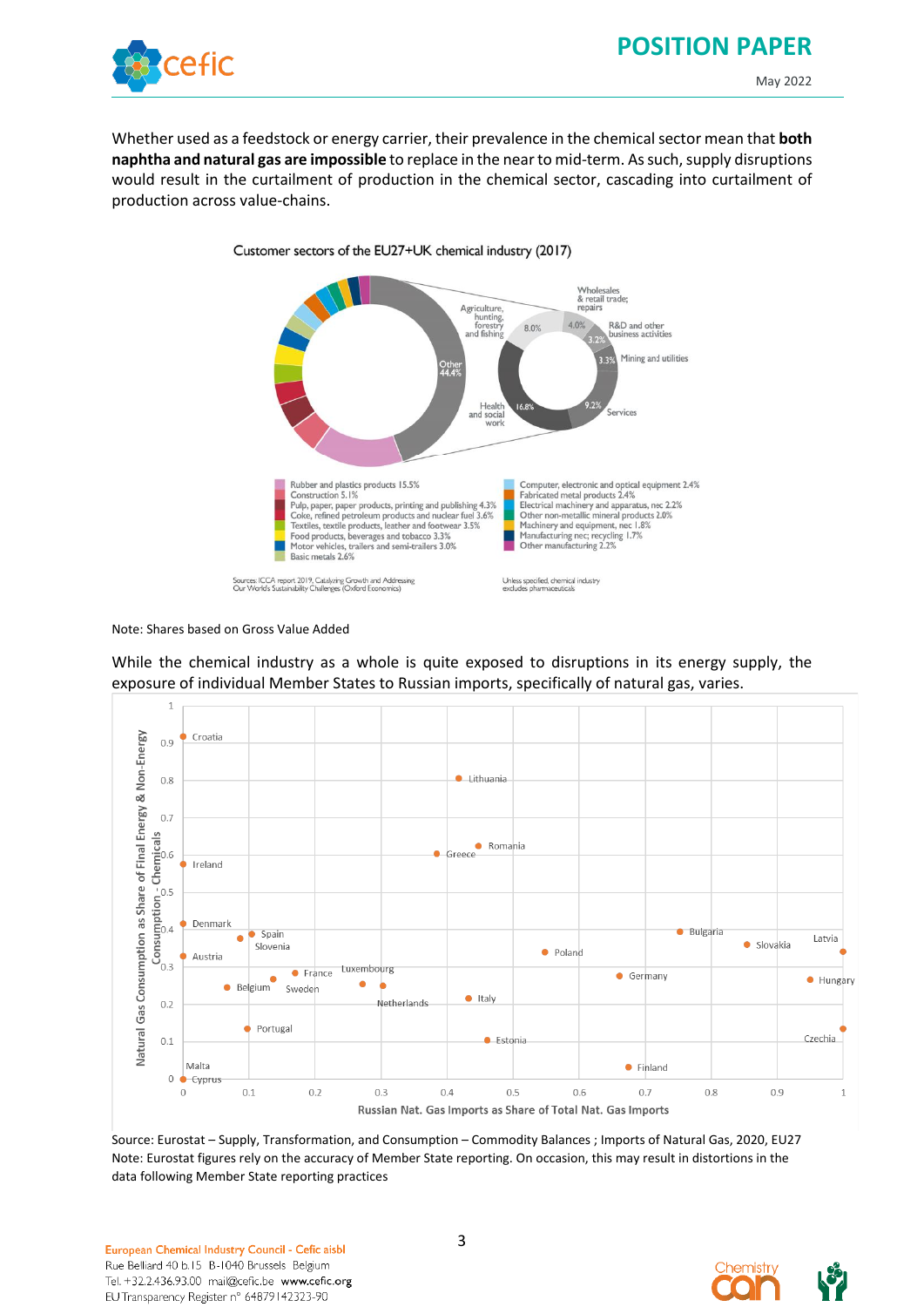### **POSITION PAPER**

May 2022



Natural Gas Consumption in Chemicals (Energy & Non-energy Use) (2020, in PJ) Total: 1542 PJ 400 350 300 250 200 150 100 50  $\overline{0}$ Nationalist Luxembourg **Decile** Austria Poland Pc e Spain stylia uznia **Hungary Malta** Czechia Estonia relation Greece **Hall** Cyprus Porcusal pomania slovenia slovakia Bulgaria Denmark Germany France Croatia Belgium Finland Swede

Source: Eurostat – Supply, Transformation, and Consumption – Commodity Balances, EU27



Similarly, the exposure to Russian oil imports across Member States is diverse:

Source: Eurostat – Supply, Transformation, and Consumption – Commodity Balances; Imports of Oil & Petroleum Products, 2020, EU27

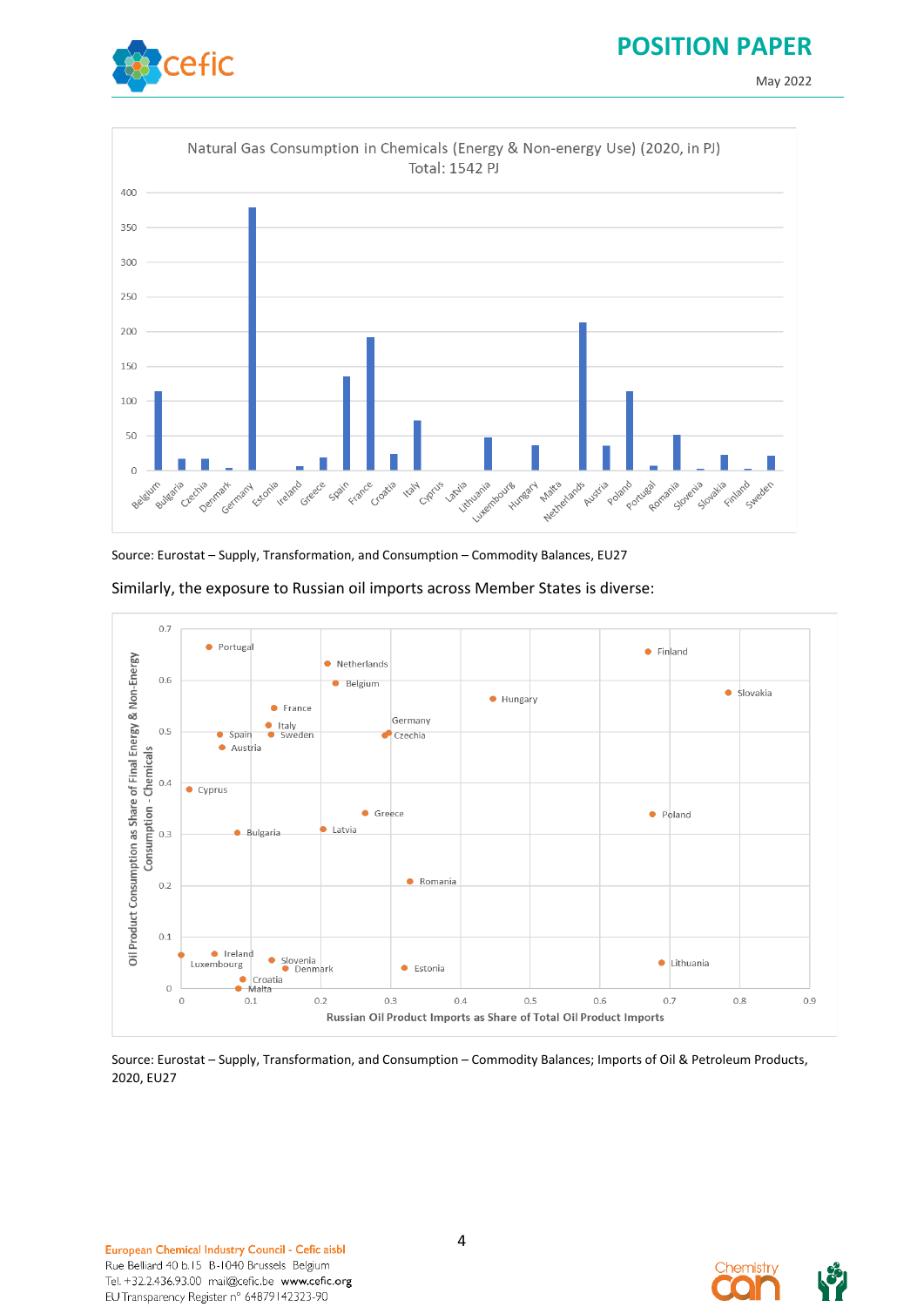



#### **Key Insights from the Quantitative Analysis:**

- The chemical industry as an energy-intensive sector is dependent on reliable and costcompetitive energy product supplies.
	- o It is highly reliant on natural gas supplies, as natural gas represents the most important energy input to its processes, with Naphtha being the most important feedstock input.
	- $\circ$  The chemical industry is uniquely dependent on natural gas in industry, as natural gas also represents an important non-energy feedstock, particularly for Ammonia, but also Methanol & Hydrogen production
- Natural gas is difficult to replace in the near to mid-term as an input to either energy or feedstock use in the chemical industry.
	- o Supply disruptions of any energy carrier of the chemical sector would have a cascading effect across industries, as the chemical sector is deeply integrated with many of the EU's value chains such as rubbers, construction or pulp & paper (see graph on "customer sectors" above).

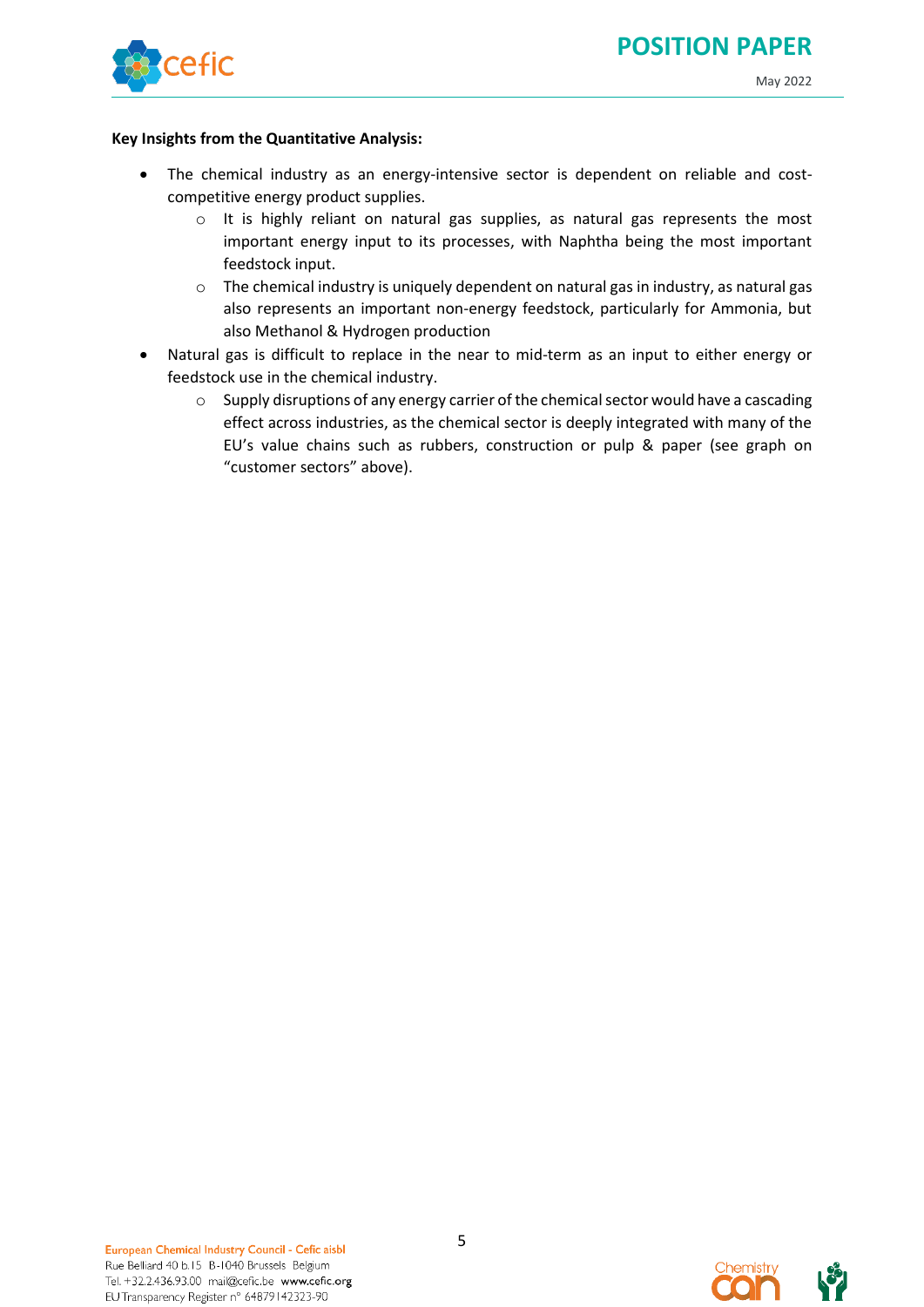

### **2. Cefic Policy Recommendations:**

- **a) Step-up Crisis Monitoring in a Responsive & Transparent Way**
- We recommend the EU, in collaboration with the IEA, to urgently **set-up a task force to monitor the cascading impact of EU sanctions on international trade flows** of energy products.
	- o We invite the EU, national governments, and affected industries, to continuously assess the impact of current & future sanctions on the availability of feedstock & energy cohesively and assess the impact on EU industries & value chains.

### **b) Prepare Immediate Supporting Measures to Mitigate the Crisis' Effects**

- We recommend establishing a rapid feedback loop between the EU Commissions and affected businesses on the impacts of new measures on the EU competitiveness and identify potential supporting measures.
	- o Short-term policy responses should be **proportionate**, **temporary**, and **compatible** with the **efficient functioning** of the EU internal gas and power markets, as well as long-term climate objectives. Short-term interventions should not undermine longerterm regulatory stability.
- We recommend the EU to foster the efficient use of energy, incentivise fuel-switching and step up international negotiations to **diversify energy supplies** in support of costcompetitiveness.
	- o We recommend the EU to evaluate how LNG supplies can be scaled up by optimising the use of existing regassification capacities and improved intra-EU gas balancing.
- We recommend the EU & national governments to consider and address the impact of growing **energy and feedstock prices on the competitiveness of the EU manufacturing** sector to maintain the resilience of key value chains.
	- The temporary crisis framework for state aid responses should:
		- continually be re-evaluated in light of the developing sanctions regime and challenges to supply security and be coordinated cohesively
		- In case of on-going high energy prices or supply disruptions, **its expansion should be considered**, for instance through a full inclusion of NACE 20.14 and a reconsideration of the eligibility criteria of energy-intensive processes.
- We suggest **fast-tracking support for supply side and industrial projects** that can contribute to reducing the EU's dependency on Russian fossil fuel imports, particularly those that can do so in the short and medium term.
- **c) Develop a Medium-term Strategy to Reduce Dependencies on Russian Energy Supplies**
- Cefic welcomes the ambition of the Fit-for-55 package, as it **increases energy independence**.
- We recommend the EU & Member States to define a reduction strategy for Russian energy supplies in **conjunction with affected industrial sectors.**
	- $\circ$  As part of that strategy, energy-intensive industries will require access to costcompetitive low-carbon & renewable energy products
		- Their cost-competitive deployment will be reliant on increasing generation capacities, improving grid infrastructure, providing import infrastructure, and an intra-EU expansion of interconnectors
	- o Diversification of global energy supplies is key, supported through a build-up of necessary import infrastructure We suggest accelerating intra-EU pipeline expansions to fully utilise existing & future LNG regasification capacities to diversify natural gas supplies.